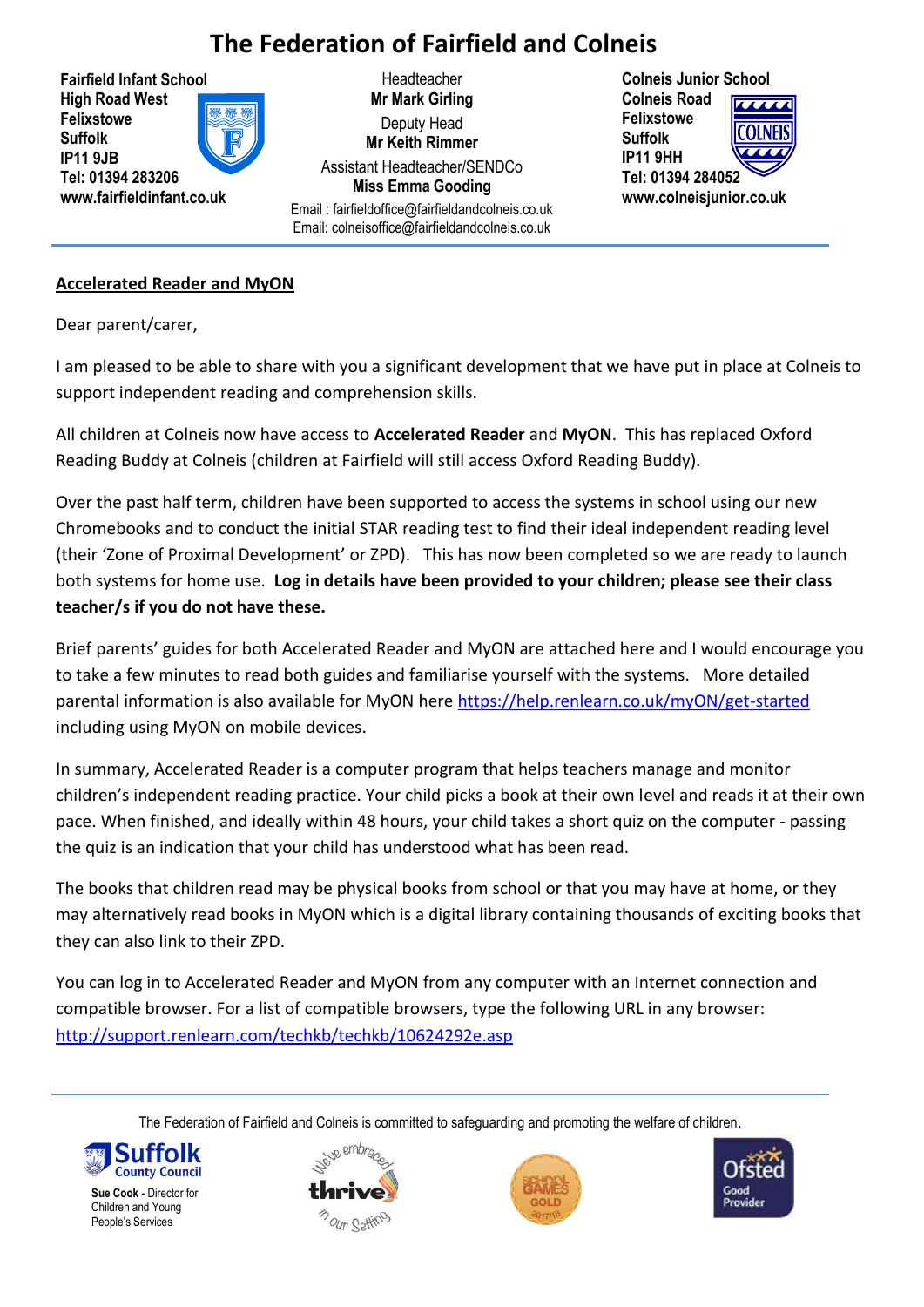----------------------------------------------------------------------------------------------------------------------------------------------

The unique school website address for **Accelerated Reader** is: [https://Ukhosted88.renlearn.co.uk/2248333](https://ukhosted88.renlearn.co.uk/2248333)

For **MyON** the unique address is: <https://www.myon.co.uk/school/MyONFairfieldandColneis>

*(alternatively you can navigate to [https://www.myon.co.uk](https://www.myon.co.uk/) and type in 'The Federation of Fairfield Infant and Colneis Junior)*

----------------------------------------------------------------------------------------------------------------------------------------------

From here, you will need to input your child's unique log in details to access their individual accounts.

I have also included some FAQ's on the following pages that I hope will be useful for you.

From speaking to the children I know they are really excited to be using this new system to support and monitor their independent reading and I am sure they will want to talk to you about it. Thank you as always for your continued support.

Kind regards

Mark Girling Headteacher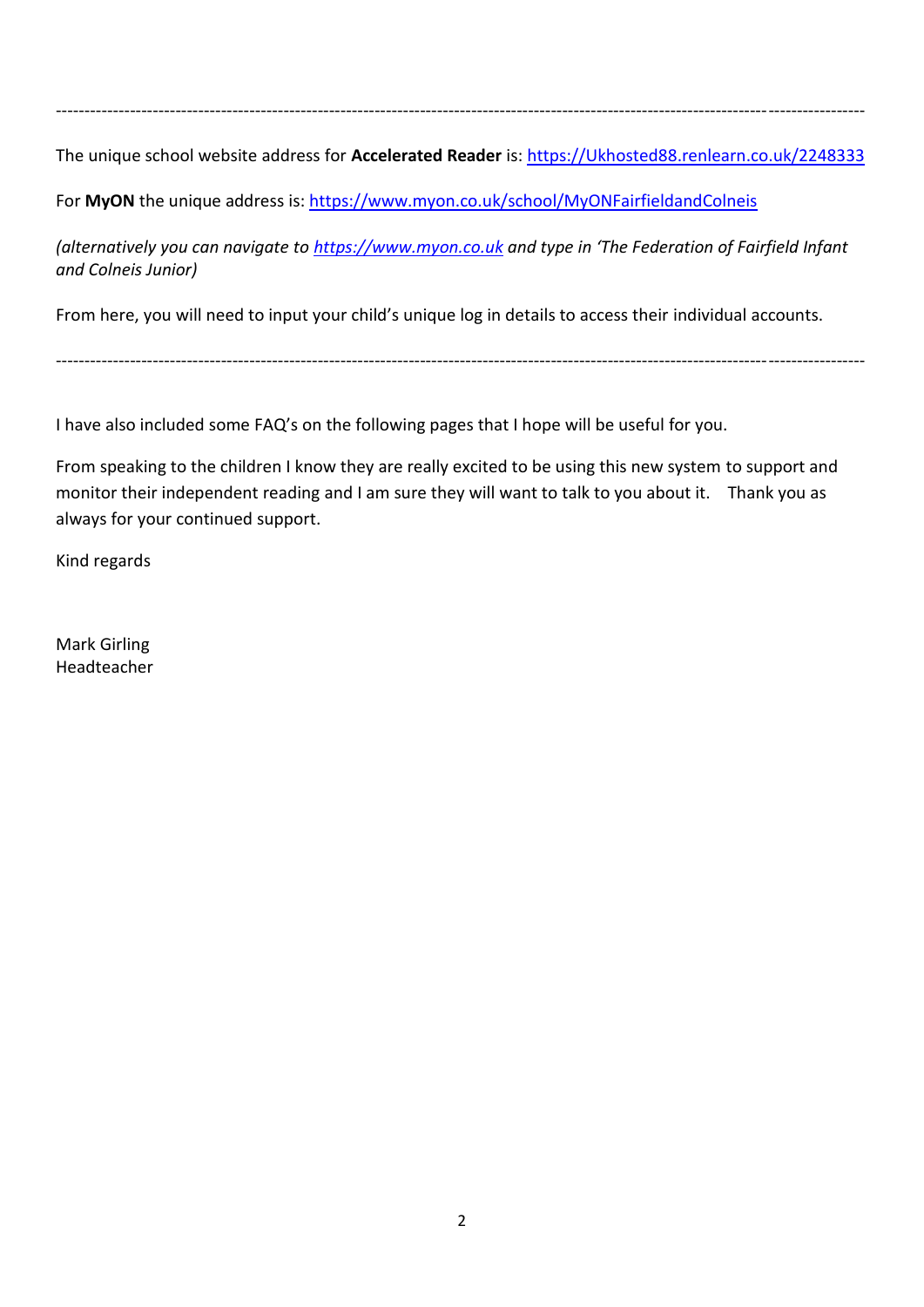## **Frequently Asked Questions.**

## What is Accelerated Reader?

AR is a computer program that helps teachers manage and monitor children's independent reading practice. Your child picks a book at his/her own level and reads it at his/her own pace. When finished, your child takes a short quiz on the computer - passing the quiz is an indication that your child has understood what has been read. The absolute key here is the understanding – your child may be able to physically read the words of almost any book out loud but the quizzes test the understanding/comprehension of the chosen text. AR gives both children and teachers feedback based on the quiz results which the teacher then uses to help the child set targets. AR will not take the place of Guided Reading. Specific skills for decoding and comprehension will be taught by your child's teacher, but AR will help to ensure that the children's independent reading practice is appropriate and effective. Children using AR have a free choice of the books they read physically or on MyON (within their given range), rather than having one assigned to them. This makes reading a much more enjoyable experience as they feel in control and can choose books that are interesting to them. Teachers and teaching assistants will be on hand to help your child choose books that are at an appropriate reading level. These will be challenging without being frustrating and will also be at a level at which your child can pass the quiz and experience success. If your child does not do well on the quiz, the teacher may assist him/her by:

- Helping choose another book that is more appropriate
- Asking more probing questions as your child reads and before he/she takes a quiz

In most cases, children really enjoy taking the quizzes. Since they are reading books at their own reading and interest levels, they are likely to be successful. This is satisfying for most children. Best of all, they learn and grow at their own pace.

# What is a STAR Reading test?

STAR Reading is a computer based reading assessment program that uses computer adaptive technology. The child is presented with questions, which require a multiple choice answer. Questions continually adjust to your child's responses. If the child's response is correct, the difficulty level is increased. If the child cannot answer a question or answers incorrectly, the difficulty level is reduced. The whole test takes approximately 10 minutes and is never an ordeal. A report gives an 'ATOS' reading level for each child which, alongside all the assessment information that we already have, helps the teachers to determine an appropriate reading range for your child. STAR tests are taken in school at a frequency of one or two per term.

#### What is a Book Level?

Books are levelled using a nationally recognised readability formula and represent the difficulty of the text. The levelling criteria covers such factors as vocabulary, average word length, average sentence length, grammatical complexity etc. – not how long the book is or how many pictures it contains! Normally, books are chosen between a range of levels (the child's Zone of Proximal Development) recommended for each pupil by STAR Reading. The books are organised in school using colour coding according to level to make it easier for children to choose an appropriate book. In each year group and in the library, there are a